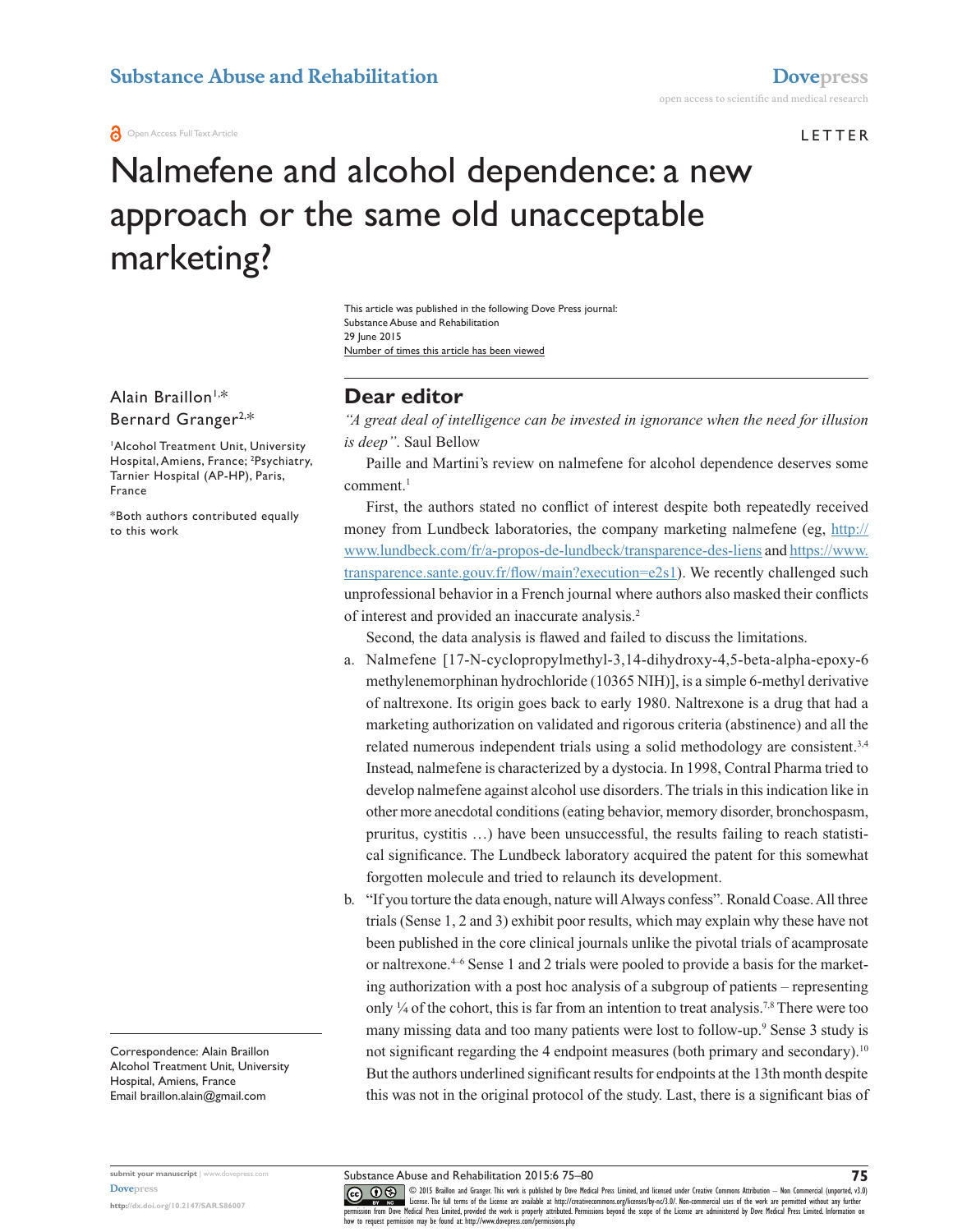attrition, only 61% of patients in the nalmefene group completing the study against 67% in the placebo group.

- c. The endpoint (consumption of alcohol) was on a declarative basis and no objective measures commonly used in the tests were retained: alcohol, CDT (carbohydrate deficient transferrin) or ethyl glucuronide (hair or urine).<sup>11</sup>
- d. The endpoint was not validated. The decrease in consumption is a surrogate endpoint and so far no study has shown it could reduce hospitalization, morbidity, or mortality rates. A decrease in consumption could be a temporary solution to develop the therapeutic alliance when a patient is not ready for abstinence. However, considering this endpoint as a success is nothing but hype or a hoax. The paradigm of reducing risks is well established for the risk of infection with a drug addict. Reducing risk by reducing consumption remains a myth. It goes back to 1973, but the extended follow-up of the cohort has shown that this concept was inappropriate.<sup>12</sup> All studies testing a decrease in consumption failed to show evidence for effectiveness.<sup>13</sup> What would we say if a drug against morbid obesity had a marketing authorization without data on weight or morbidity because it allows patients to refrain from eating one slice of pizza per day?14 The marketing authorization from the European Medicines Agency relied on a "white paper" on accepting the decrease in consumption as a surrogate endpoint. This position is not accepted by the FDA. The "white paper" was authored by van den Brink who has received fees from Lundbeck, as all investigators publishing nalmefene trials.7,8,10 Sense 3 was also published in a journal where the two publishers were also paid by Lundbeck and failed to respond to a request to publish a brief critical analysis of the trial (A Braillon, personal communication,  $2015$ ).<sup>10</sup>
- e. It was neither scientific nor ethical not to compare nalmefene to a validated treatment that received a marketing authorization. Helsinki declaration (1964) stated that any experimental maneuver was to be compared to the best available care as a comparator (Article II.2). It was possible to build such comparative tests.

Third, independent evaluations are negative.

a. The independent drug bulletin Prescrire concluded: "In both trials, patients taking nalmefene declared two "heavy drinking days" per month less than patients in the placebo groups. Daily consumption of alcohol was 5–9 grams lower with nalmefene than with placebo. The most common side effects are insomnia, dizziness, headache and nausea, which were severe in more than 10% of patients. Other serious but less common side effects include confusion, hallucination and dissociation, usually at the beginning of the treatment. These side effects have affected about 3% of patients treated with nalmefene, a figure three times higher than in the placebo groups. The consequences of nalmefene mixed with large amounts of alcohol are not known. In practice, the clinical relevance of nalmefene in alcohol-dependent patients seeking to reduce or abstain is questionable. The impact of nalmefene on alcohol dependence complications is not known. The crucial first step in the management of alcohol-dependent patients is to establish a relationship based on trust and to provide psychological and social support. When drugs are considered, it is best to choose acamprosate or naltrexone, drugs that are only moderately effective but better evaluated".15

- b. The Drug Evaluation German Agency (IQWIG) made its conclusion on December 1: "Nalmefene for alcohol dependence: no benefit evidenced" ([https://www.iqwig.](https://www.iqwig.de/en/press/press-releases/press-releases/nalmefene-for-alcohol-dependence-added-benefit-not-proven.6458.html) [de/en/press/press-releases/press-releases/nalmefene](https://www.iqwig.de/en/press/press-releases/press-releases/nalmefene-for-alcohol-dependence-added-benefit-not-proven.6458.html)[for-alcohol-dependence-added-benefit-not-proven.6458.](https://www.iqwig.de/en/press/press-releases/press-releases/nalmefene-for-alcohol-dependence-added-benefit-not-proven.6458.html) [html](https://www.iqwig.de/en/press/press-releases/press-releases/nalmefene-for-alcohol-dependence-added-benefit-not-proven.6458.html)).
- c. The French Health Authority concluded that nalmefene trials showed little evidence for an improvement in actual benefit when compared to existing treatments (rating =4, on a scale of 5 to 1, the highest). The agency advised to restrict prescription to addiction specialists considering the major importance of psycho-social care, a difficult condition to achieve in general practice. Such restriction is rarely used by the Commission [\(http://www.has-sante.](http://www.has-sante.fr/portail/jcms/c_1737894/en/selincroenct12915english-version) [fr/portail/jcms/c\\_1737894/en/selincroenct12915english](http://www.has-sante.fr/portail/jcms/c_1737894/en/selincroenct12915english-version)[version](http://www.has-sante.fr/portail/jcms/c_1737894/en/selincroenct12915english-version)).
- d. The Swedish Agency for health assessment concluded (March 31, 2015) to the lack of interest of nalmefene compared to existing treatments and did not recommend its reimbursement (http://[www.tlv.se/beslut/beslut](http://www.tlv.se/beslut/beslut-lakemedel/avslag-uteslutningar/Selincro-ingar-inte-i-hogkostnadsskyddet/)[lakemedel/avslag-uteslutningar/Selincro-ingar-inte-i](http://www.tlv.se/beslut/beslut-lakemedel/avslag-uteslutningar/Selincro-ingar-inte-i-hogkostnadsskyddet/)[hogkostnadsskyddet/](http://www.tlv.se/beslut/beslut-lakemedel/avslag-uteslutningar/Selincro-ingar-inte-i-hogkostnadsskyddet/)).

Fourth, who will benefit from nalmefene? Monthly cost for nalmefene in France is  $\text{\textsterling}101.34$  vs  $\text{\textsterling}36.07$  for naltrexone. The psychosocial support, a key element in the care of patients with addiction but it is not reimbursed by the health care scheme. Accordingly, this money could have been better used to cover two monthly psychologist visits.

Fifth, on June 19, 2013, the European Commission imposed a  $€93.8$  million fine to Lundbeck for having offered payments and other bribes to other companies who accepted to delay the marketing of their cheaper generic of citalopram. The Vice-President of the Commission Joaquín Almunia

**76**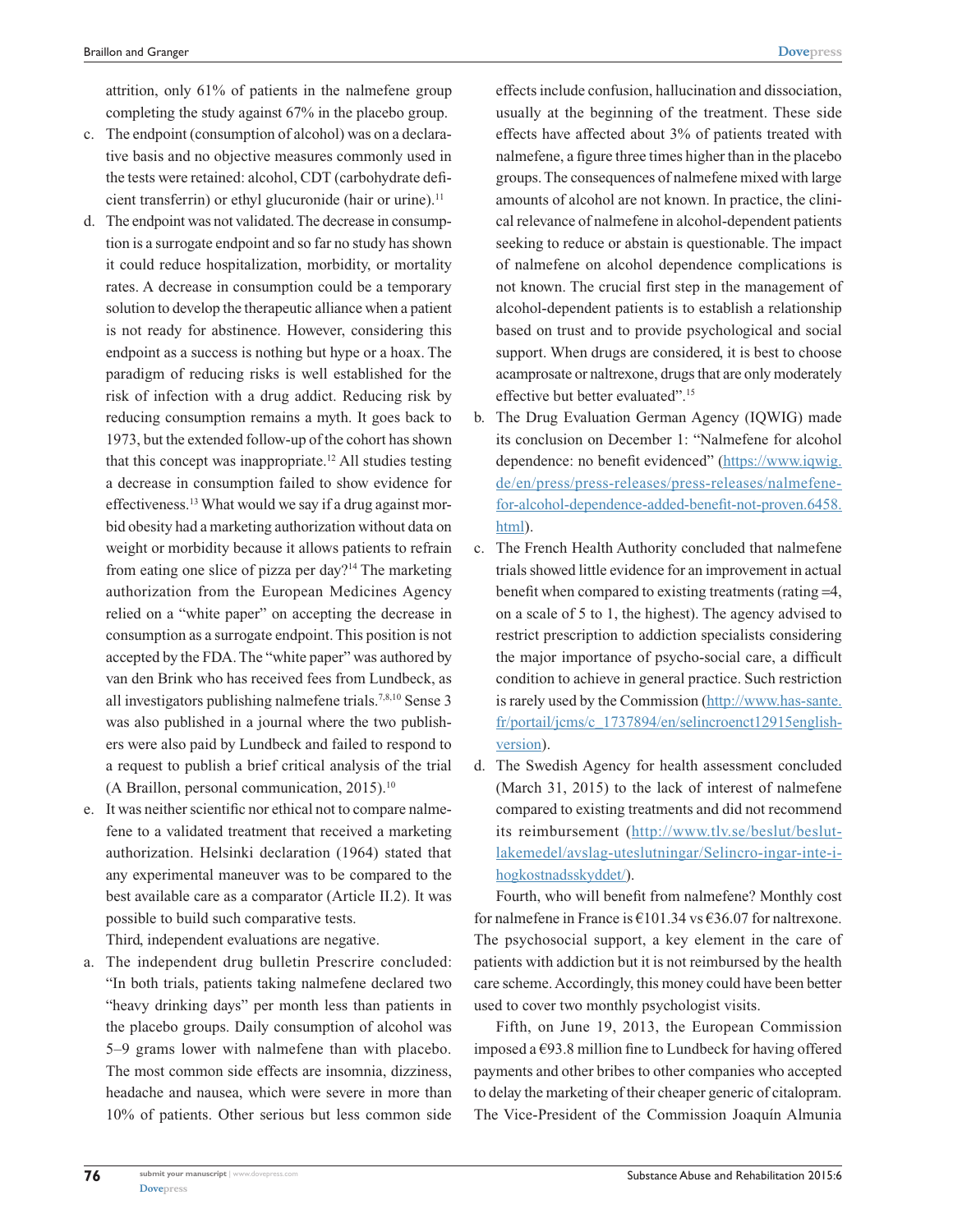said: "Agreements of this type (breach of EU antitrust rules. Article 101 of the Treaty on the Functioning of the European Union) directly affect patients and national health systems, which are already subject to strict budget constraints" ([http://](http://www.europeanvoice.com/article/almunia-fines-lundbeck-and-rivals- for-fudging-competition-on-medicines/) [www.europeanvoice.com/article/almunia-fines-lundbeck](http://www.europeanvoice.com/article/almunia-fines-lundbeck-and-rivals- for-fudging-competition-on-medicines/)[and-rivals-for-fudging-competition-on-medicines/\)](http://www.europeanvoice.com/article/almunia-fines-lundbeck-and-rivals- for-fudging-competition-on-medicines/).

## **Disclosure**

AB was co-investigator for the clinical trial ALPADIR (baclofen). BG has no conflict of interest related to this communication.

## **References**

- 1. Paille F, Martini H. Nalmefene: a new approach to the treatment of alcohol dependence. *Subst Abuse Rehabil*. 2014;5:87–94.
- 2. Braillon A, Granger B. [Who can really benefit from nalmefene? Conclusions from independent evaluations]. *Encephale*. In press 2015.
- 3. France CP, Gerak LR. Behavioral effects of 6-methylene naltrexone (nalmefene) in rhesus monkeys. *J Pharmacol Exp Ther*. 1994;270(3): 992–999.
- 4. Garbutt JC, Kranzler HR, O'Malley SS, et al; Vivitrex Study Group. Efficacy and tolerability of long-acting injectable naltrexonefor alcohol dependence: a randomized controlled trial. *JAMA*. 2005;293(13): 1617–1625.
- 5. Jonas DE, Amick HR, et al. Pharmacotherapy for adults with alcohol use disorders in outpatient settings: a systematic review and meta-analysis. *JAMA*. 2014;311(18):1889–1900.
- 6. Lhuintre JP, Daoust M, Moore ND, et al. Ability of calcium bis acetyl Homotaurine, a GABA agonist, to prevent prevention relapse in alcoholics Weaned. *Lancet*. 1985;1(8436):1014–1016.
- 7. Van den Brink W, Aubin HJ, Bladström A, Torup L, Gual A, Mann K. Efficacy of as-needed nalmefene in alcohol-dependent patients with at least a high risk drinking level: results from a subgroup analysis of two randomized controlled 6-month studies. *Alcohol Alcohol*. 2013;48: 570–578.
- 8. Gual A, He Y, Torup L, van den Brink W, Mann K. ESENSE 2 Study Group. A randomised, double-blind, placebo-controlled, efficacy study of nalmefene, as-needed use, in patients with alcohol dependence. *Eur Neuropsychopharmacol*. 2013;23:1432–1442.
- 9. Braillon A. Nalmefene in alcohol misuse:junk assessment by the European Medicines Agency. *BMJ*. 2014;348:g2017.
- 10. Van den Brink W, Sørensen P, Torup L, Mann K, Gual A; SENSE for the Study Group. Long-term efficacy, safety and tolerability of nalmefene as-needed in patients with alcohol dependence: A 1-year, randomized controlled study. *J Psychopharmacol*. 2014;28:733–744.
- 11. Wurst FM, Kempter C. Seidl S, Alt A. Ethyl glucuronide a marker ofalcoholconsumption and a relapse marker with clinical and forensic implications. *Alcohol Alcohol*. 1999;34 (1):71–7.
- 12. Pendery ML, Maltzman IM, West LJ. Controlled drinking by alcoholics? New Findings and a reassessment of a major affirmative study. *Science*. 1982;217(4555):169–175.
- 13. Muckle W, Muckle J, Welch V, Tugwell P. Managed alcohol as a harm reduction response for alcohol addiction in populations at high risk for substance abuse. *Cochrane Database Syst Rev*. 12 (2012), CD006747.
- 14. Spence D. Bad medicine: nalmefene in alcohol misuse. *BMJ*. 2014;348:g1531.
- 15. Prescire. Nalmefene. Alcohol dependence: no advance. *Prescrire Int*. 2014;23(150):150–152.

**77**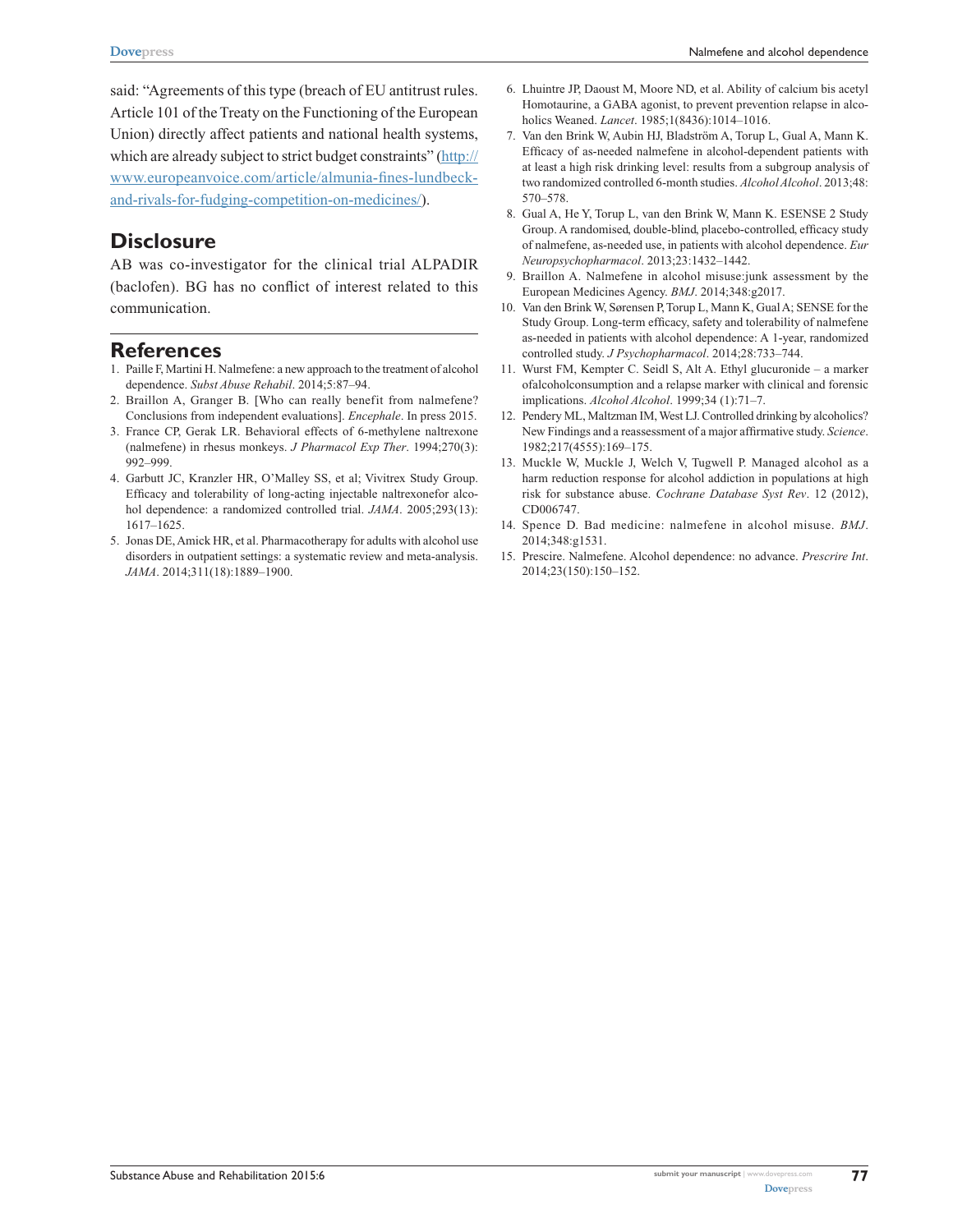## **Authors' reply**

#### François Paille Hervé Martini

Department of Addiction Treatment, University Hospital, Vandoeuvre-lès-Nancy, France

#### Correspondence: F Paille

Service d'Addictologie, bâtiment P Canton, CHU de Nancy-Brabois, Allée du Morvan, F-54500 Vandoeuvre-lès-Nancy, France Email [secretariat.pr.paille@chu-nancy.fr](mailto:secretariat.pr.paille@chu-nancy.fr)

We would like to thank A Braillon and G Granger for their comments and we would like to reply to some of them.

First of all, we declared our conflicts of interest at the time of submission, before publication of the article in the disclosure form designed for this purpose in line with the publisher's procedures. Unfortunately, this declaration was not included in the final version of the article. An amendment has now been published.

## **The methodological quality of the SENSE and ESENSE 1 and 2 trials**

In reply to the comment concerning the comparator, the best way to confirm the pharmacological efficacy of a drug is to compare it to a placebo. However, such an approach may not be ethical when a highly effective reference drug is already available. In the context of alcoholism, both the FDA and the EMA recommend that the superiority of the test substance should first be demonstrated versus placebo, in view of the limited efficacy of the available treatments.<sup>1,2</sup> Furthermore, in the context of a study on nalmefene, no drug has currently been approved for reduction of alcohol consumption and no drug can therefore be considered to be a reference comparator.

Further trials are obviously necessary to determine the position of this new drug with respect to older drugs in order to more clearly define the improvement of the medical service provided by nalmefene.

The discussion concerning the endpoint (alcohol consumption) is interesting. Heavy drinking is a risk factor for various diseases, premature mortality, functional disorders and impaired quality of life. We agree that alcohol consumption is a surrogate endpoint, as the definitive endpoints are the effect on mortality, morbidity, and quality of life. However, studies based on these endpoints are long, difficult to conduct and expensive, which is why the FDA and the EMA accept that new drug trials do not need to be based on these endpoints, but they should show modifications in drinking behavior ascribed to a particular treatment that are likely to translate to improvement in the physical and psychosocial consequences.1,2

What is the best way of measuring modifications of alcohol consumption? Everyone knows that patient self-reporting may minimize drinking compared to their real consumption, especially when alcohol abuse and alcohol-related problems are more severe, when the patient has already received a number of treatments or in the presence of cognitive disorders. Nevertheless, patient self-assessment of alcohol consumption by means of the TLFB is "a state-of-the art", validated and recognized procedure, providing a reasonable estimate that is sensitive to change. $2-4$ 

The use of biomarkers may be helpful, but they are unable to quantify alcohol consumption. They are useful as secondary outcome variables to complete monitoring of treatment effects. Table 1 shows the results of biomarkers in the pooled target population of the ESENSE 1 and 2 trials, confirming objective improvement of liver function tests.<sup>5</sup>

Many studies in the field of alcoholism report high patient drop-out rates, often about 30% or even 40% at 6 months to 1 year, hence the importance of intention-to-treat analysis, as performed in the SENSE trials.

It is then useful to investigate by subgroup analyses, clearly identified as secondary analyses, whether there are any patient profiles with a better response to treatment than others, not in order to improve the results of the trial, but with the practical objective of optimizing use of the drug in routine clinical practice by identifying those patients most likely to benefit from treatment.

**Table 1** Variations of biomarkers. Pooled subpopulation of the ESENSE 1 and 2 trials with high-risk or very high-risk drinking

| <b>Efficacy</b><br>variables | <b>Placebo</b><br>Geometric | <b>Nalmefene</b><br>Geometric | <b>Significance</b> |
|------------------------------|-----------------------------|-------------------------------|---------------------|
|                              | mean                        | mean                          |                     |
| GGT                          |                             |                               |                     |
| <b>Baseline</b>              | 57.6                        | 55.8                          | P < 0.0005          |
| Week 24                      | 53.0                        | 43.5                          |                     |
| <b>ALAT</b>                  |                             |                               |                     |
| <b>Baseline</b>              | 29.2                        | 29.3                          | P < 0.0001          |
| Week 24                      | 30.7                        | 26.0                          |                     |
| <b>ASAT</b>                  |                             |                               |                     |
| <b>Baseline</b>              | 31.1                        | 31.5                          | $P = 0.0003$        |
| Week 24                      | 31.2                        | 27.2                          |                     |
|                              |                             |                               |                     |

**Note:** Adapted from 5.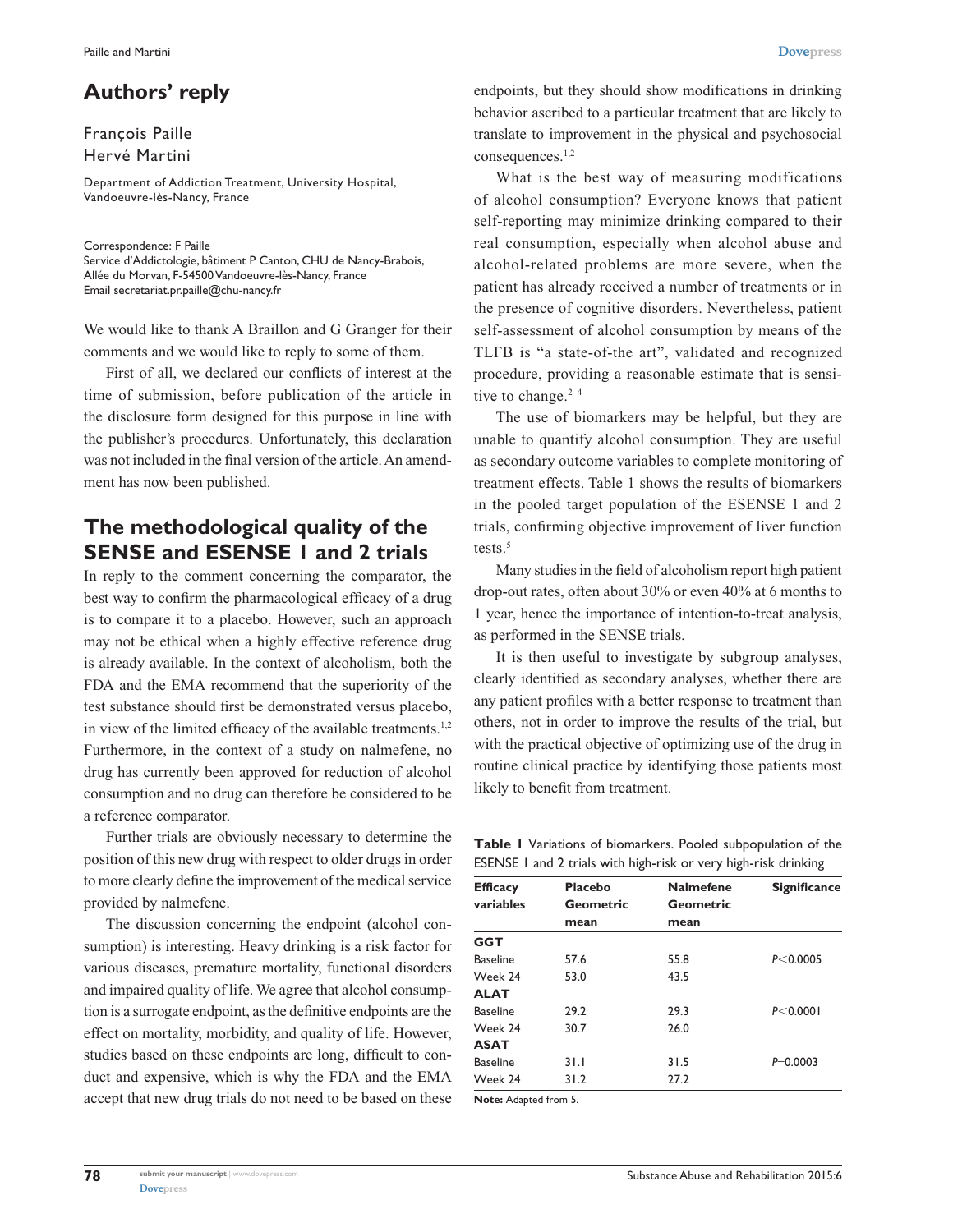# **Is reduction of alcohol consumption a relevant endpoint?**

This is a controversial issue and still the subject of heated debate. This issue can be clarified by trying to answer 2 questions:

- *Does a reduction of alcohol consumption decrease the harmful effects of alcohol*?

Various studies have shown that a reduction of alcohol consumption reduces alcohol-related diseases and mortality.<sup>6–8</sup>

Fillmore showed that heavy drinkers who reduce their consumption (compared to consistent heavy drinkers) improve the likelihood of survival.

Among the 850 patients of the cohort followed for 5 years in the study published by Gual, it is striking to observe that abstinence achieved the best results in terms of all of the various diseases, accidents, hospital admissions, emergency room visits, work, legal and financial problems, while controlled drinking decreased the risks to an intermediate level between abstinent subjects and heavy drinkers.<sup>7</sup>

Rehm recently calculated that, in subjects with a mean initial daily consumption of 91.2 g of pure alcohol, a difference of consumption of 18.3 g of pure alcohol per day was associated with a 43% reduction of mortality.8

As the shape of the curve of alcohol harm reduction is exponential, the risk is decreased to a greater extent in subjects with higher initial consumption for a same reduction of alcohol consumption.

These studies also emphasize the importance of reducing or ideally eliminating the number of heavy drinking days.<sup>2</sup>

All these data indicate that abstinence remains the optimal objective for patients with severe alcohol dependence. However, reduction of alcohol consumption, by whatever means, decreases the risk of harm and death. Decreased consumption is therefore a relevant objective for patients with low levels of alcohol dependence, or those who are unable or who do not wish to achieve abstinence.

It should be noted that, for methodological reasons, the meta-analysis by Muckle W highlighted by Braillon was unable to include studies on the efficacy of brief Managed Alcohol Programs on reduction of consumption, which is another issue.10

- *The key issue is therefore whether some patients can maintain a stable reduction of their drinking over time.* Some patients are able to lastingly reduce their alcohol consumption.

Dawson published, in 2007, the results of wave 2 of the National Epidemiologic Survey on Alcohol and Related Conditions (NESARC) performed 3 years after wave 1. This study showed that among all patients in complete remission at wave 1, 51.0% of asymptomatic risk drinkers had experienced recurrence of AUD symptoms, compared with 27.2% of low-risk drinkers and 7.3% of abstainers.<sup>9</sup> These results confirm the fact that the most stable objective over time is abstinence, but that a considerable percentage of patients can lastingly maintain decreased consumption, especially when they are low-risk drinkers.

Other studies, especially those derived from the MATCH study, have reported similar results.<sup>2</sup>

For these reasons, the EMA accepts both abstinence and reduction of consumption as endpoints. The FDA, in the new version of its "guidance for industry on developing drug treatments for alcoholism",<sup>2</sup> has also modified its position and has accepted that drinking patterns other than abstinence can be valid predictors of clinical benefit for patients in drug studies. It proposes as an endpoint, alongside abstinence, the concept of "no heavy drinking".

## **The clinical and public health relevance of the results**

We believe that psychosocial support is the basis of treatment of patients with alcohol-related disorders, which leaves us with the question of the effect size of treatment by nalmefene. Aubin HJ recently published complementary analyses on this point. Based on an analysis of the pooled target subpopulation of the ESENSE 1 and 2 trials (641 patients with high-risk or very high-risk drinking), he showed that the number of patients that needed to be treated to obtain one additional responder was low, between 6 and 10 according to the definitions of responders.<sup>5</sup>

At 6 months, nalmefene reduced the number of heavy drinking days by 3.2 days per month and the daily mean consumption of pure alcohol by 14.3 g. As we have previously seen, such a reduction is able to significantly reduce alcohol-related mortality.

Concerning the comparison of effect sizes of treatment with nalmefene, acamprosate and naltrexone, Aubin HJ calculated that the standardised effect sizes for drinking parameters for nalmefene (Cohen's *d*=0.33 for heavy drinking days; 0.36 for total alcohol consumption) were larger than previously reported for acamprosate and naltrexone (effect size – Hedges' g correction on heavy drinking respectively  $0.072$  and  $0.189$ ).<sup>5,11</sup> This comparison must obviously be